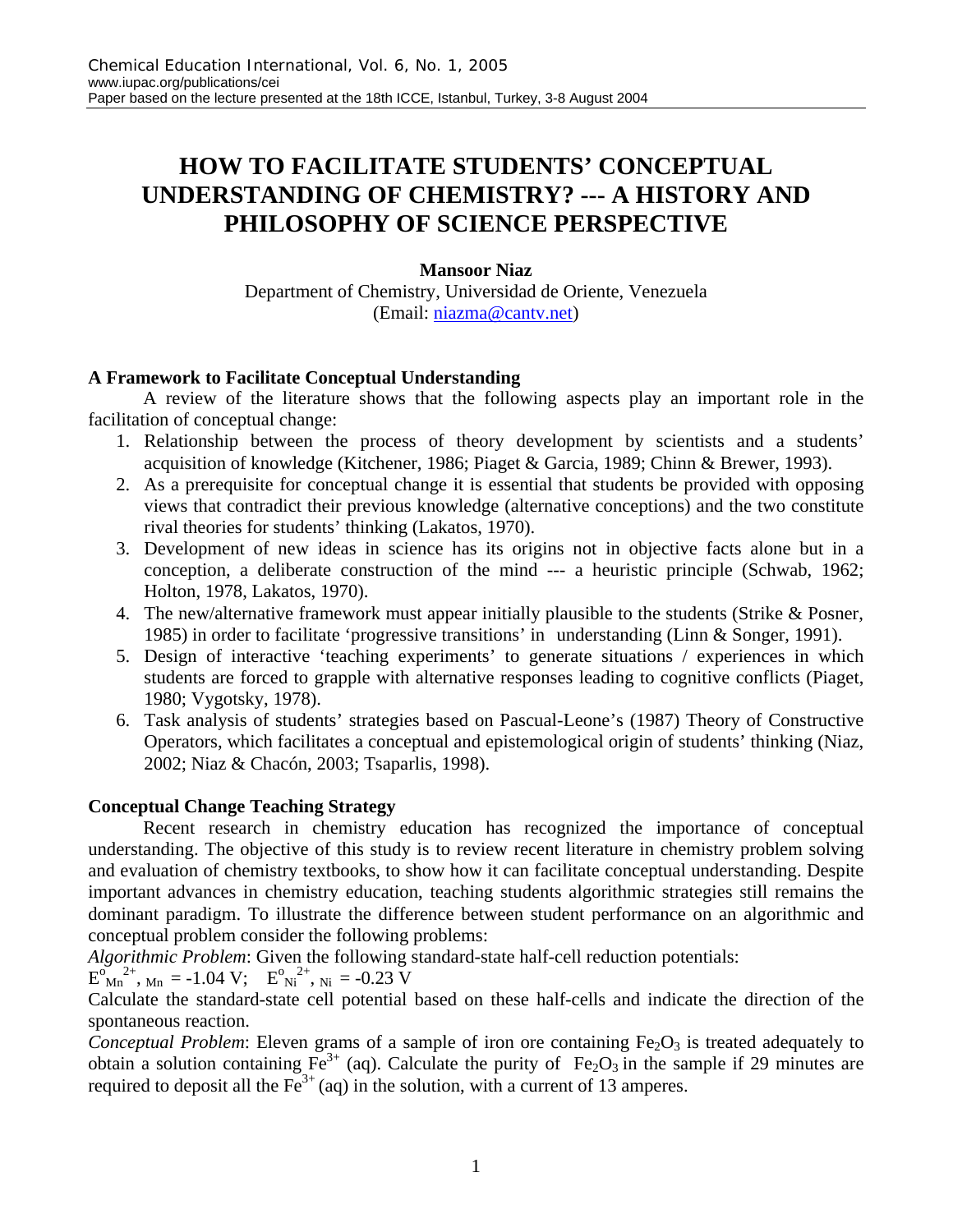These problems formed part of a study to show not only that students perform poorly on conceptual problems but rather to design a teaching strategy that could facilitate students' conceptual understanding. A major premise was that providing students with the correct response along with alternative responses (teaching experiments) provides a rival/conflicting situation (Lakatos, 1970) that is conducive towards an equilibration of their cognitive structures (Piaget, 1985). Results obtained showed that 70% of the students in the experimental group and 66% in the control group solved the algorithmic problem correctly. However, performance of both groups decreased considerably on the conceptual problem: 30% for the experimental and 34% for the control group. At this stage the experimental group students participated in two 'teaching experiments'. Results obtained from a posttest showed that 36% of the experimental group students responded correctly, in contrast to 6% of the control group (difference in performance being statistically significant,  $\chi^2 = 7.97$ , p < 0.01).

## **General Chemistry Textbooks: Do they Facilitate Conceptual Understanding?** *Thomson's Cathode Ray Experiments*

Most textbooks present J.J. Thomson's cathode ray experiments by emphasizing experimental details at the expense of conceptual understanding, i.e., what was Thomson trying to do, in other words the experiment was a means to an end and not an end in itself, as most textbooks suggest. Was Thomson simply interested in obtaining an accurate value of the mass-to-charge ratio of cathode rays? Of the 23 fairly well-known textbooks analyzed (Niaz, 1998), only two made a simple mention of the fact that Thomson's experiments were conducted against the backdrop of a conflicting framework -- cathode rays could have been charged particles or waves in the ether. Again, only two textbooks described satisfactorily that Thomson determined mass-to-charge ratio in order to decide whether cathode rays were ions or universal charged particles. Thomson (1897) in his seminal article discusses these issues with considerable detail. Most teachers and textbooks do not consult original work. No wonder students do not understand what was Thomson up to and end up memorizing the experimental details found in textbooks.

#### *Alpha Particle Experiment: Thomson-Rutherford Controversy*

In order to maintain his model of the atom and explain large angle deflections of alpha particles, J.J. Thomson had put forward the hypothesis of compound scattering (multitude of small scattering). On other hand, E. Rutherford (1911) explained the same experimental data by the hypothesis of single scattering. The two hypotheses based on the same experimental results led to two entirely different atomic models and to a bitter dispute between Thomson and Rutherford that lasted for many years. Of the 23 textbooks (all published in U.S.A.) analyzed none described the Thomson-Rutherford controversy and the fact that experimental data often lead to more than one model / interpretation (Niaz, 1998).

#### *Bohr's Objective: Stability of Rutherford Atom vs. Hydrogen Line Spectrum*

Bohr's main objective was to explain the paradoxical stability of the Rutherford model of the atom, which constituted a rival framework for his own model. Historical evidence (Heilbron & Kuhn, 1969) shows that Bohr had not even heard of the Balmer and Paschen formulae for the hydrogen line spectrum, when he wrote the first version of his 1913 article, in the *Philosophical Magazine.* Of the 23 textbooks analyzed none mentioned this important aspect of Bohr's Research Program (Niaz, 1998). Presentation of most textbooks approximated to a 'Baconian Inductive Ascent' (Lakatos, 1970):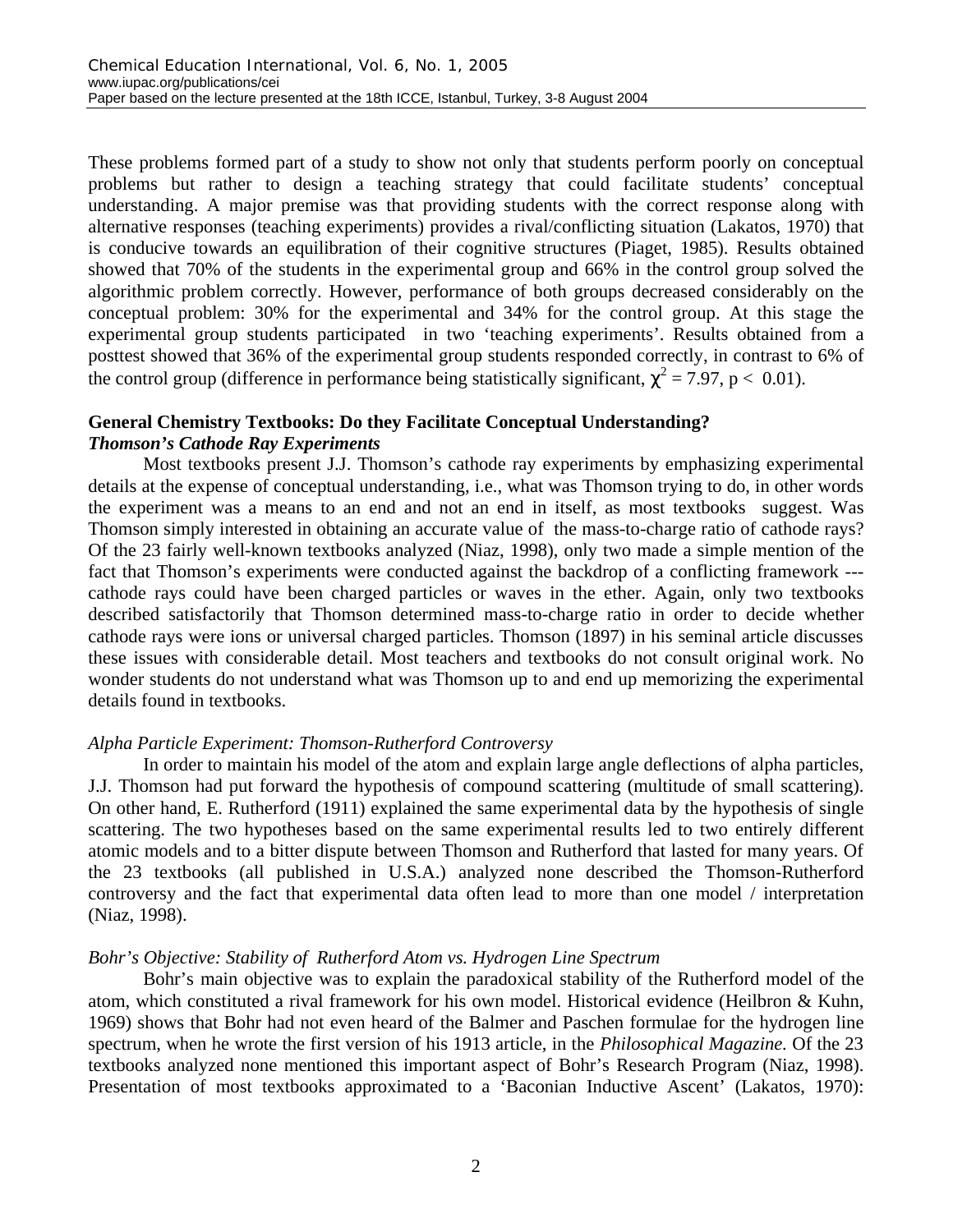Accumulation of data of spectra of elements  $\rightarrow$  An empirical law (Balmer) 1885  $\rightarrow$  Bohr's (1913) theoretical explanation. A major premise of historians (and textbooks) who follow the 'Baconian Inductive Ascent' is that scientific theories are primarily driven by experimental observations.

## *The Oil Drop Experiment: Millikan-Ehrenhaft Controversy*

R.A. Millikan and F. Ehrenhaft obtained very similar experimental results and still Millikan was led to postulate the 'electron' and Ehrenhaft to 'sub-electrons' (Holton, 1978). Rivalry between the two proponents led to a bitter dispute that lasted for many years (1910-25). Of the 31 textbooks (all published in U.S.A) analyzed none mentioned the controversy (Niaz, 2000a). Most textbooks consider the experiment to be 'simple', 'classic', and 'precise'. Millikan is considered to be a genius who determined the charge of the electron by a 'beautiful' experiment (Niaz, 2005)

## *Inconsistent Nature of Maxwell's Kinetic Theory of Gases*

J.C. Maxwell's theory was based on 'strict mechanical principles' derived from Newtonian mechanics and yet at least two of Maxwell's simplifying assumptions (movement of particles and consequent generation of pressure) were in contradiction with Newton's hypothesis explaining the gas laws based on repulsive forces. Of the 22 (all published in U.S.A) textbooks analyzed none described the inconsistent nature of Maxwell's presentation of the kinetic theory (Niaz, 2000b).

#### *Origin of the Covalent Bond*

A reconstruction shows that sharing of electrons had to compete with the transfer of electrons (ionic bond), considered to be the dominant paradigm until about 1920. Formation of the ionic bond leads to a lowering of energy (stabilization) because of electrostatic attraction between ions of opposite charge. How can we explain the lowering of energy when two electrons are shared to form a covalent bond? Apparently, the approach of two electrons having the same charge should produce repulsive forces and hence destabilization. Thus it is not surprising that when first proposed the idea of a covalent bond was considered to be 'absurd' and 'bizarre'. Lewis (1916) was the first to support covalent bonding by postulating a model based on the cubic atom. J.J. Thomson opposed the covalent bond and considered that all bonds were ionic. Discussion of the origin of covalent bond, based on its rivalry with the ionic bond can facilitate conceptual understanding. Of the 27 textbooks (all published in U.S.A) analyzed only one made a simple mention that sharing of electrons (covalent bond) had to compete with the transfer of electrons, viz., ionic bond (Niaz, 2001).

#### *Explanation of Periodicity in the Periodic Table*

Many students must have wondered as to how a simple arrangement of the elements could provide such regularities in the periodic table. Textbooks could promote students' curiosity, interest and conceptual understanding. A historical reconstruction provides an opportunity to facilitate this objective by emphasizing periodicity as a function of the atomic theory. Most textbooks not only ignore the role of atomic theory in the development of the periodic table, but on the contrary emphasize that it was an inductive generalization. Of the 57 textbooks (all published in the U.S.A) analyzed 43 simply ignored the issue and 14 made a simple mention to the role played by the atomic theory (Brito et al. 2005; Niaz et al. 2004)).

## **Conclusion**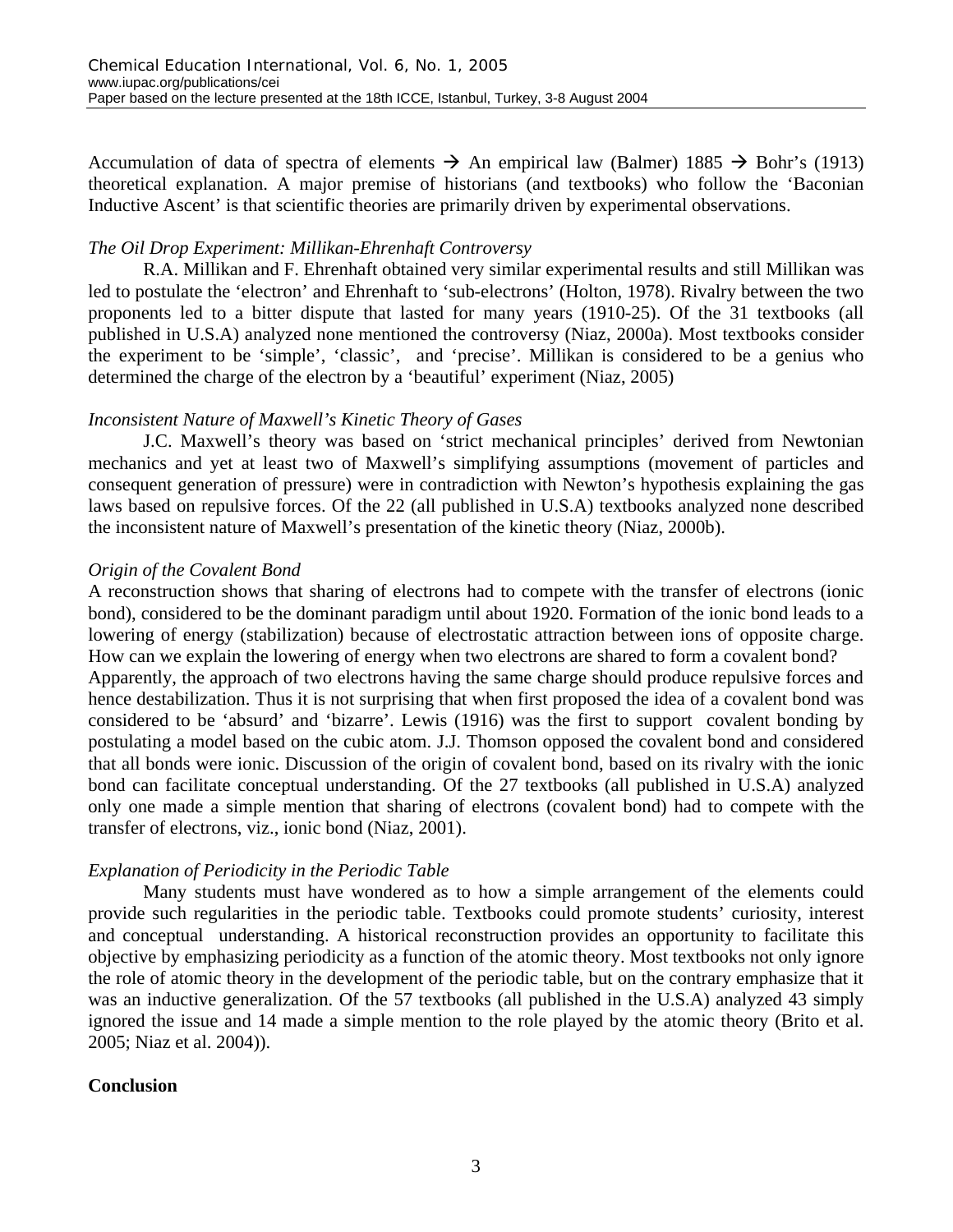- $\triangleright$  Conceptual change teaching strategies can promote students' interest, curiosity and understanding by showing that science is an human enterprise.
- $\triangleright$  Teachers and textbooks can endeavor to facilitate the understanding that scientific progress requires going beyond the regurgitation of experimental details.
- $\triangleright$  History and philosophy of science is 'inside' chemistry provided we are willing to share with our students experiences that reflect the very nature of science: a) Scientific progress is characterized by controversies, conflicts and competition among rival theories; b) Theory ladenness of observations; c) Same experimental data can be interpreted by more than one theory / model; d) Scientific theories are tentative; e) Scientific theories can be based on inconsistent foundations and still continue to progress; f) Empirical data is not the ultimate 'arbiter' in the refutation / acceptance of scientific theories.

#### **References** (selected)

Bohr, N. (1913). On the constitution of atoms and molecules. *Philosophical Magazine, 26,* 1-25.

- Brito, A., Rodríguez, M., & Niaz, M. (2005). A reconstruction of development of the periodic table based on history and philosophy of science and its implications for general chemistry textbooks. *Journal of Research in Science Teaching, 42*, 84-111.
- Chinn, C.A., & Brewer, W.F. (1993). The role of anomalous data in knowledge acquisition: A theoretical framework and implications for science instruction. *Review of Educational Research, 63,* 1-49.
- Heilbron, J.L., & Kuhn, T. (1969). The genesis of the Bohr atom. *Historical Studies in the Physical Sciences, 1*, 211-219.
- Holton, G. (1978). Subelectrons, presuppositions and the Millikan-Ehrenhaft dispute. *Historical Studies in the Physical Sciences, 9,* 161-224.
- Kitchener, R.F. (1986). *Piaget's theory of knowledge: Genetic epistemology and scientific reason.* New Haven: Yale University Press.
- Lakatos, I. (1970). Falsification and the methodology of scientific research programmes. In I. Lakatos & A. Musgrave (Eds.), *Criticism and the growth of knowledge* (pp. 91-195). Cambridge: Cambridge University Press.
- Lewis, G.N. (1916). The atom and the molecule. *Journal of American Chemical Society*, *38,* 762-785.
- Niaz, M. (1998). From cathode rays to alpha particles to quantum of action: A rational reconstruction of structure of the atom and its implications for chemistry textbooks. *Science Education, 82,* 527-552.
- Niaz, M. (2000a). A rational reconstruction of the Millikan-Ehrenhaft controversy and its implications for chemistry textbooks. *Journal of Research in Science Teaching, 37,* 480-508.
- Niaz, M. (2000b). A rational reconstruction of the kinetic molecular theory of gases based on history and philosophy of science and its implications for chemistry textbooks. *Instructional Science, 28,* 23-50.
- Niaz, M. (2001). A rational reconstruction of the origin of the covalent bond and its implications for general chemistry textbooks. *International Journal of Science Education, 23,* 623-641.
- Niaz, M. (2005). An appraisal of the controversial nature of the oil drop experiment: Is closure possible? *British Journal for the Philosophy of Science, 55*, (in press).